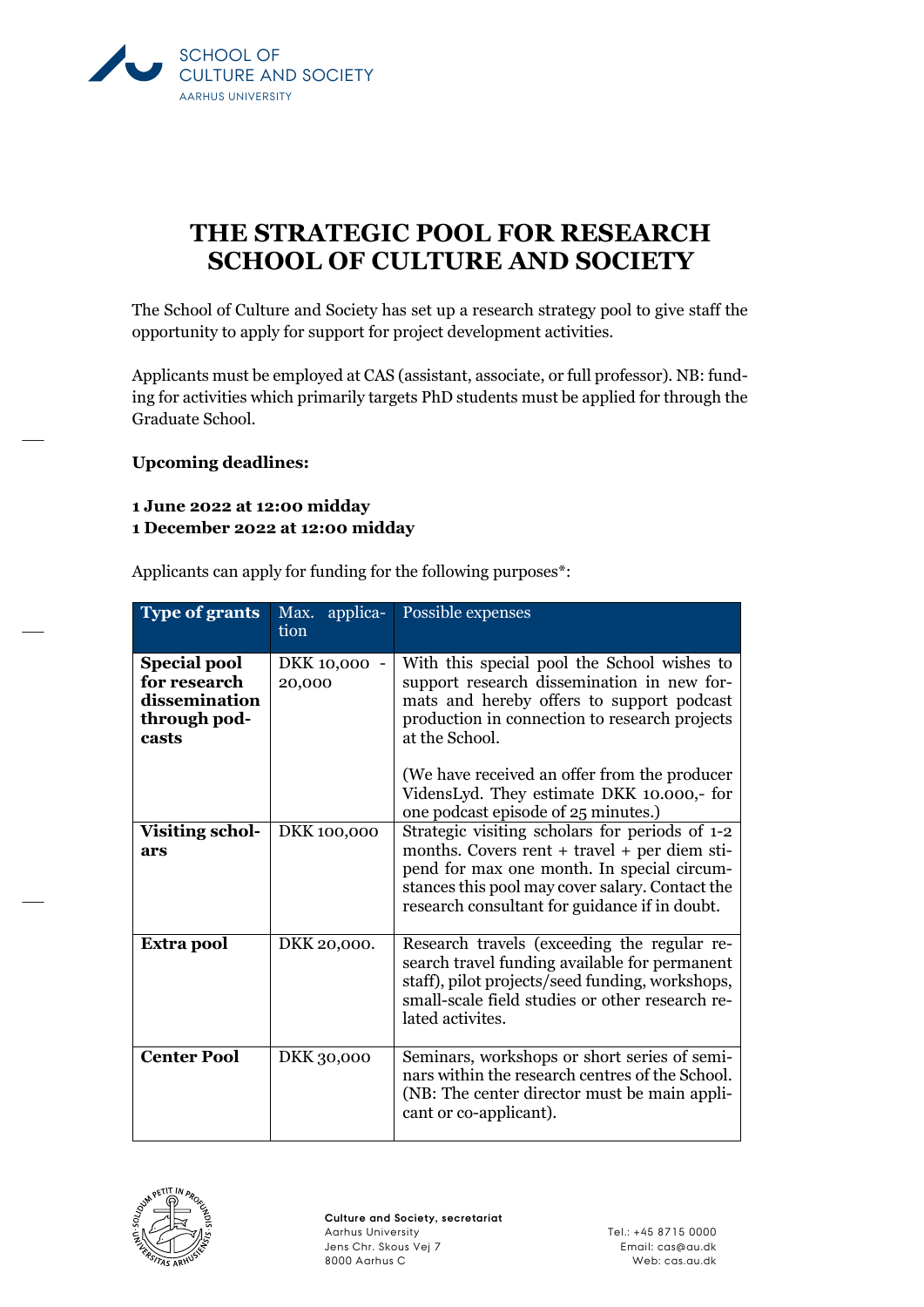

| <b>Project devel-</b><br>opment (ma-<br>jor interna-<br>tional applica-<br>tions) | DKK 30,000. | Funding to support major international coor-<br>dinator applications (consortium meetings,<br>writing seminars, consulting services, graphic<br>facilitation etc.).<br>Applications can be submitted for funding to<br>cover administrative assistance for major in-<br>ternational applications if they include a large<br>number of partners. |
|-----------------------------------------------------------------------------------|-------------|-------------------------------------------------------------------------------------------------------------------------------------------------------------------------------------------------------------------------------------------------------------------------------------------------------------------------------------------------|
| <b>Major confer-</b><br>ences                                                     | DKK 60,000. | Deficit guarantee for conferences involving at<br>least 100 participants.                                                                                                                                                                                                                                                                       |
| <b>Minor confer-</b><br>ences                                                     | DKK 20,000. | Minor conferences can be co-financed with<br>DKK 10,000 - 20.000.                                                                                                                                                                                                                                                                               |
| <b>Collaboration</b><br>with the busi-<br>ness commu-<br>nity                     | DKK 20,000. | Funding to support project collaboration with<br>external parties (pilot projects, writing semi-<br>nars etc.).                                                                                                                                                                                                                                 |

*\*The Committee will welcome applications below the max. amounts, but activities below 10.000 DKK must be applied for at your research programme, and will not be funded by the Strategic Pool. Furthermore, the Research Committee does not encourage researchers to apply for funding from different internal pools for the same activity. An event or activity may be funded either by the Strategic Pool, or the Research Programme.*

The school's research committee wishes to support innovative projects which have the potential to further academic breakthroughs, and prefers to fund projects which benefit several CAS researchers. Invited visiting scholars must be senior researchers (associate professor or professor level) and are expected to contribute to the department which hosts them, and to be engaged in teaching activities (guest lectures, PhD seminars etc.).

It is not possible to apply for workload reductions via the Strategic Pool. Planned activities must be feasible within the applicant's research time (or during research semesters, when relevant).

Please note that the Research Committee will expect that CAS is not the only contributor to project related activities involving several partners.

The funds must be used for the intended purpose within one year of being granted – otherwise they will be withdrawn.